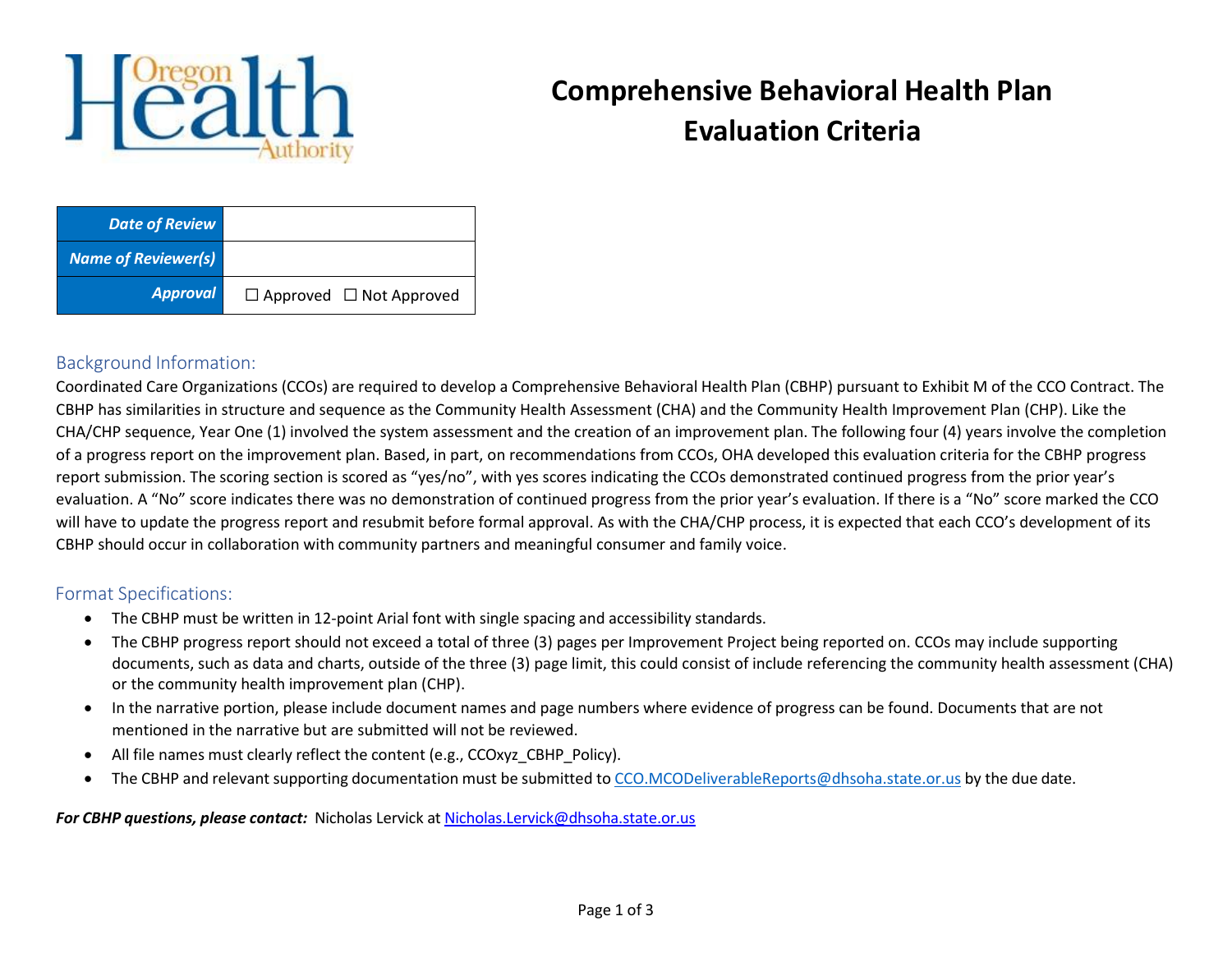|                | <b>EVALUATION CRITERIA</b>                                                                                                                                                                         | <b>CCO NARRATIVE</b> | <b>OHA COMMENTS</b> | <b>SCORE</b>         |
|----------------|----------------------------------------------------------------------------------------------------------------------------------------------------------------------------------------------------|----------------------|---------------------|----------------------|
|                | <b>Environmental Scan</b>                                                                                                                                                                          |                      |                     |                      |
|                | 1   Did the CCO demonstrate continued progress towards<br>identifying and describing the behavioral health needs<br>and social determinants of health of the community<br>within the service area? |                      |                     | $\Box$ YES $\Box$ NO |
| $\overline{2}$ | Did the CCO include data and service-area trends<br>identifying progress towards the community's<br>behavioral health needs and social determinants of<br>health?                                  |                      |                     | $\Box$ YES $\Box$ NO |
| $\mathbf{3}$   | Did the CCO describe progress in identifying and<br>describing the community's behavioral health needs for<br>the populations represented in section 1.1 of the<br>guidance document?              |                      |                     | $\Box$ YES $\Box$ NO |
|                | 4 Did the CCO demonstrate continuous progress towards<br>the engagement with community partners during the<br><b>Environmental Scan?</b>                                                           |                      |                     | $\Box$ YES $\Box$ NO |
| 5              | Did the CCO determine continued progress in the level of<br>use and impact decisions may have on the community<br>and stakeholders?                                                                |                      |                     | $\Box$ YES $\Box$ NO |
| 6              | Did the CCO demonstrate and describe continued<br>progress in the behavioral health system in the CCO's<br>Service Area?                                                                           |                      |                     | $\Box$ YES $\Box$ NO |
|                | <b>Critical Areas of Concern</b>                                                                                                                                                                   |                      |                     |                      |
| $7^{\circ}$    | Did the CCO demonstrate continued progress of<br>identifying Priority Areas that improve services across<br>the continuum of care?                                                                 |                      |                     | $\Box$ YES $\Box$ NO |
|                | 8 Did the CCO demonstrate continued progress in<br>providing evidence of a comprehensive understanding of<br>the BH system and the gaps/critical areas of concern in<br>lits Service Area?         |                      |                     | $\Box$ YES $\Box$ NO |